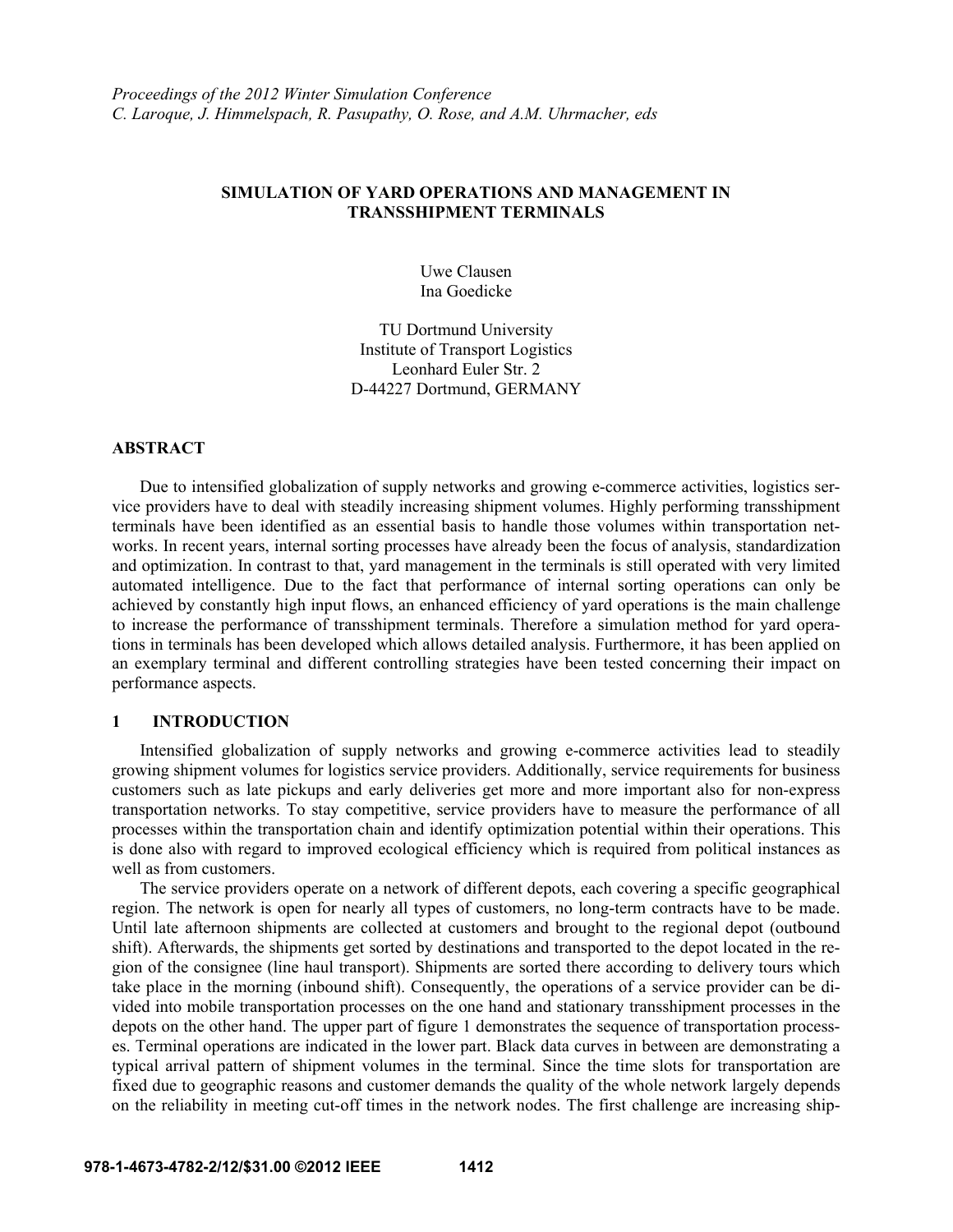ment volumes which have to be handled in the terminals. Secondly, arrival times postpone due to late pickups and increased transportation times. Transportation times are prolonged by the consolidation of transportation processes that results in additional distances and handling processes (integration of hub or increased utilization of trucks by more stops per tour). Although network planning tries to consider the requirement of an equalized system load profile for the receiving depots to certain extent the main focus is the consolidation of shipments and transportation units due to high costs for transportation. The impact of those effects on incoming shipment volumes is indicated by the dashed black data curve.



Figure 1: Interdependencies between transportation and terminal operations

Concluding, highly performing network nodes are the essential basis for competitive networks of logistics service providers. In recent years, internal sorting processes have already been the focus of analysis, standardization and optimization. In contrast to that, yard management within the network nodes especially concerning road transport is still operated with very limited automated intelligence (Belle, Valckenaers, and Cattrysse 2012). Yard operations are responsible for processing vehicles, trailers and swap bodies outside the terminal building. They therefore have significant impact on the performance of internal sorting systems which can only be achieved by constantly high input flows and require minimized times for changing the transportation units for unloading and loading. Based on currently resulting effective maximum of sorting capacities, detailed analysis of yard operations and subsequent optimization is the main challenge to increase the performance of transshipment terminals.

As described in the following sections, a lot of different components are involved in yard operations in transshipment terminals. They interact in complex dependencies over time, corresponding to the characteristic arrival pattern which limits the possibility to apply static evaluation methods. Furthermore, given terminal layouts are the main focus of research because quick and flexible reaction on market requirements is needed and any new facilities can be build. Thus, the method of discrete event simulation is very suitable to analyze yard operations and management in logistic terminals. The method has been developed especially for container terminals and is used for case studies of real world scenarios as well as the analysis of controlling strategies and algorithms (Stahlbock and Voß 2008; de Koster, Le-Anh, and van der Meer 2004). Furthermore, it is necessary to develop simulation methods dedicated to terminals of road transportation such as cross docking facilities because they have to cope with individual challenges and characteristics (Rohrer 1995; de Koster, Le-Anh, and van der Meer 2004). It is stated that detailed modeling has to take place and actual delivery and shipping schedules have to form the system load. Additionally, it is important to include the yard activities and resources into the model (Rohrer 1995). Magableh et al. developed a model for a generic cross docking facility in a distribution network (Magableh, Rossetti, and Mason 2005). To easily change system loads it is based on statistical distributions for incoming shipments. The main focus is to analyze typical resource allocation problems within the terminal, all pro-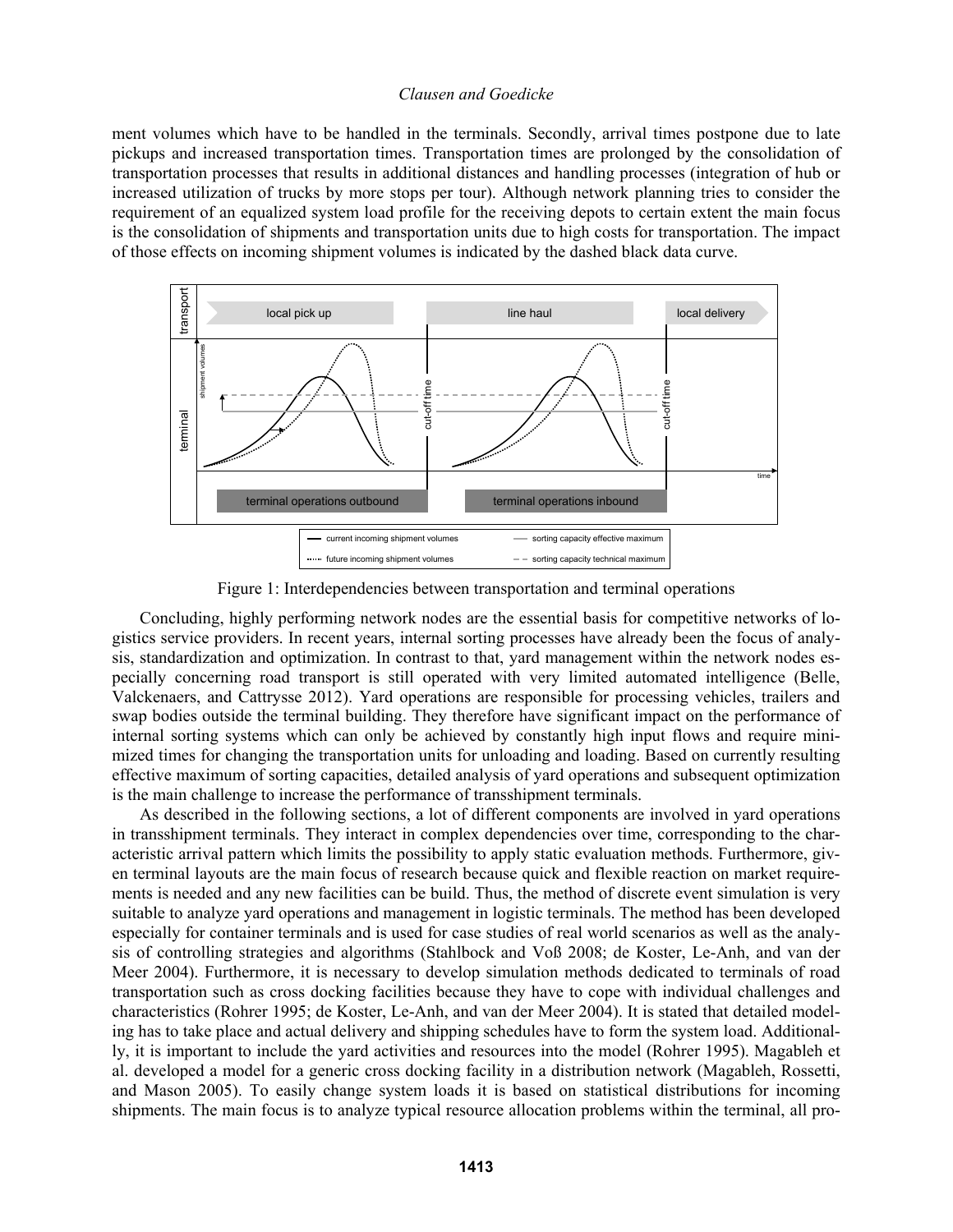cesses are represented by average handling times and a fixed consolidation ratio is used. The approach of Liu and Takakuwa is dedicated to decision support in a retail cross docking facility (Liu and Takakuwa 2010). Implemented process chains are typical for retail distribution and the analysis is focused on operator and door utilization.

The existing methods do not focus on high system dynamics of transshipment terminals in open transport networks and do not take typical system loads of those logistics service providers into account. Tactical and operational decisions, such as door-destination-assignment or fork lift control are simplified in the models or are specifically dedicated to retail distribution. Furthermore, the approaches do not consider the complexity of yard operations, e.g. different vehicle types, actual travel distances and structural restrictions of the terminal building (e.g., loading heights). Therefore, the specific simulation suite "TransSim Node" based on Enterprise Dynamics has been developed in cooperation with Incontrol Simulation Solutions. The suite includes elements for yard operations as well as internal handling processes and deals with each vehicle and handling unit as individual objects (Neumann and Deymann 2008). It has been extended in this paper regarding different aspects to allow the application on real world scenarios. Therefore, section two describes yard operations and related management decisions in detail as well as the modeling approaches. In section 3 the method is applied on an exemplary terminal and different strategies are analyzed regarding their impact on performance aspects. The paper is summarized and concluded in section 4.

### **2 MODELING OF YARD OPERATIONS AND YARD MANAGEMENT**

The main aspects of yard operations and management are described in sections 2.1 and 2.3, each followed by the description of the modeling.

### **2.1 Yard Operations in Transshipment Terminals**

Shipments reach the first depot of the transport chain after their pickup at the shipping customer. Depending on the geographic structure of the region, shipment characteristics and customers different types of transportation units are used for pickup tours. Swap bodies or trailers are used by customers responsible for high amounts of shipments. The transport units are loaded directly at the customer's site and collected by a forwarder at a predefined time in the afternoon or evening. Customers may also consolidate shipments with the help of loading devices, such as pallets, box pallets or cages. In the afternoon small or medium weight-trucks with fixed body are executing pickup tours to collect the loading devices. This results in different types of trucks and transportation units arriving at the transshipment terminal in the afternoon and evening. Trailers and swap bodies have to be brought directly to the unloading gates or set down at specific areas on the yard. At the destination the supporting legs of the swap bodies have to be pulled out and fixed. For the trucks with fixed body the driving unit has to get unloaded as well. Furthermore, the different types of transportation units are characterized by different unloading heights at the gates. Concerning the unloading process itself, units directly loaded with shipments have to be differed from units with loading devices due to different technical equipment used at the gates. After the unloading process is finished, the transportation units without own propulsion system (trailers, swap bodies – further referred to as 'unpowered units') are collected by the corresponding driving unit or have to be brought to buffer areas on the yard by special terminal trucks otherwise. The shipments get sorted by line haul destinations within the terminal and afterwards loaded at the loading gates. National line haul transports are usually operated by swap bodies which allow decoupled processes of loading the transport units and actually transporting them. Corresponding driving units and suitable trailers arrive at the yard shortly before predefined cut off times to collect the swap bodies which means that staff costs for the driver are mainly used for productive transportation processes. The shipments are loaded directly into the swap bodies.

The line haul transports arrive at the receiving depot during the night. Arrival times are determined by the geographic location of the shipping depot. If more than one truck is transporting the amount from one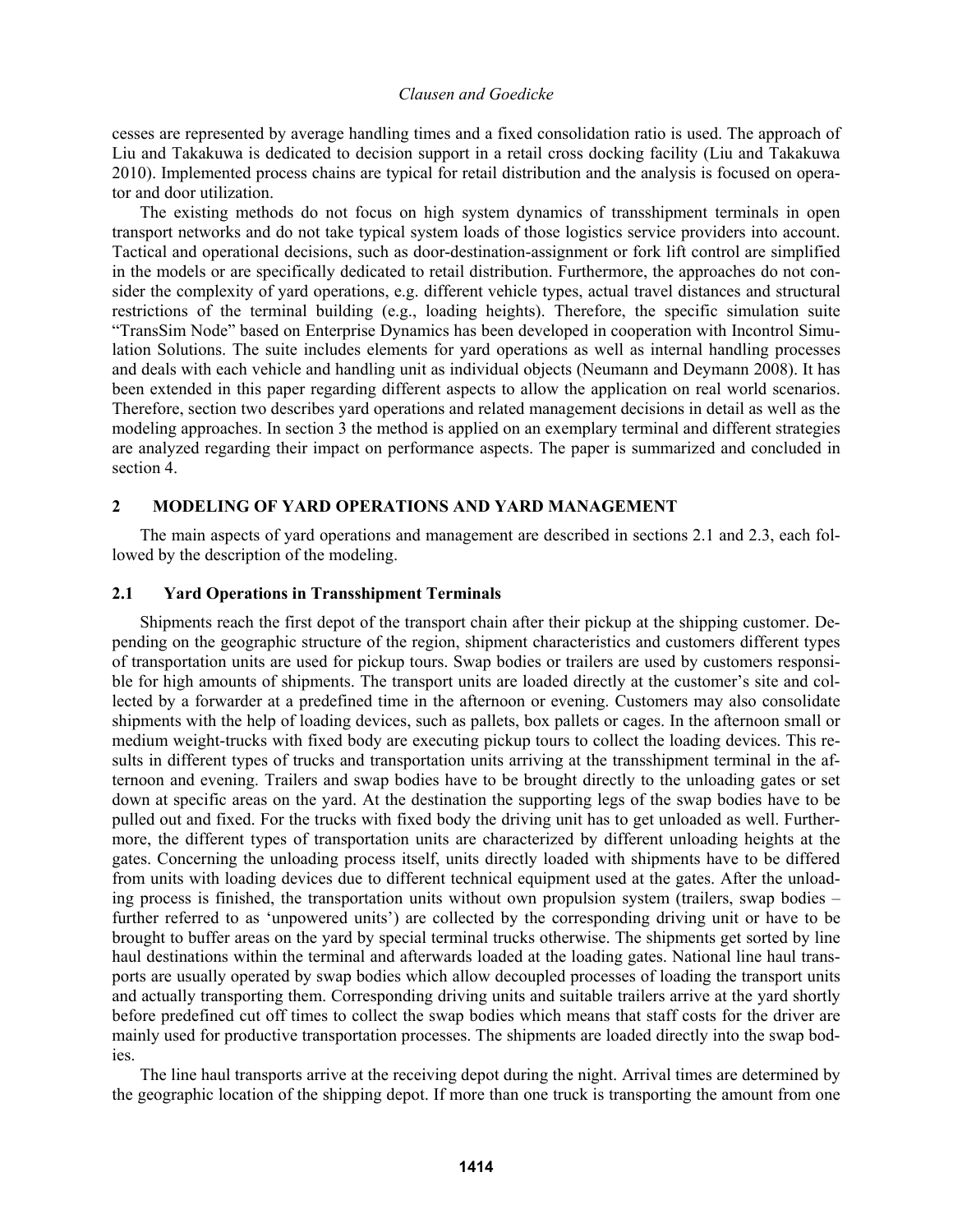depot to another, the first truck might arrive already quite early at the receiving depot. Regarding terminal operations in the inbound shift the trucks arrive at the terminal to deliver the swap bodies. As in the outbound shift they can be brought directly to the gates or set down on yard areas. Shipments are unloaded and sorted for the downstream delivery tours. As in the pickup process in the afternoon, different types of vehicles are used for deliveries due to the geographic distribution and shipment structure of the customers. In addition to swap bodies and medium weight trucks with fixed body, small delivery vans might be in use for home deliveries to end customers. For loading the shipments during inbound shift a lot of different gates for the delivery destinations are required. Regarding gate assignment, different loading heights of the used trucks have to be taken into account as well as technical loading equipment at specific gates or other business specific characteristics of delivery processes.

In addition to the described processes of the trucks, there are three main processes required for yard operations. Firstly, an essential aspect is the possibility to move around unpowered transportation units (further referred to as 'shunting'). Therefore, usually special terminal trucks are used which are advantageous to normal trucks regarding their maneuverability as well as the possibility to lift swap bodies very fast and transport them with pulled out supporting legs. Furthermore, two supporting processes have to be taken into account. Transporting on terminal roads is necessary to connect all destinations for trucks and transportation units on the yard. Additionally, waiting processes can occur for driving units due to high utilization of gates. Space is needed to buffer the trucks on the yard until loading or unloading can take place or the corresponding trailer is ready for picking up.

As a result of the described operating processes, different static and dynamic objects are necessary for yard operations in a transshipment terminal as they can be seen in figure 2. Static objects form the layout of the system which is the basis for the process chains of the dynamic objects that "move" through the system.



Figure 2: Objects of yard operations

### **2.2 Modeling of Yard Objects**

The focus of modeling terminal yard operations as described above is to consider the essential characteristics of the involved objects and processes. When trucks arrive at the terminal site they have to pass a gatekeeper due to security reasons. Depending on local situations waiting areas might be established in front of the entry gate. Therefore, the terminal site's border is chosen as the system boundary for simulation. Different checking and assigning processes are executed at the gatekeeper which differ concerning truck types and operating shifts. By modeling the gatekeeper as an intelligent server (available in TransSim Node suite) and the corresponding waiting area as a queue, the essential characteristics are taken into account. Subsequent to the gatekeeper, roads are established on the yard which connect all possible destinations. For their modeling it is important to consider the actual distances between two specific locations as well as basic traffic rules at crossings. Therefore, a network of special road element objects is integrated into the yard models. Those objects are available in the suite TrafficSim of Enterprise Dynam-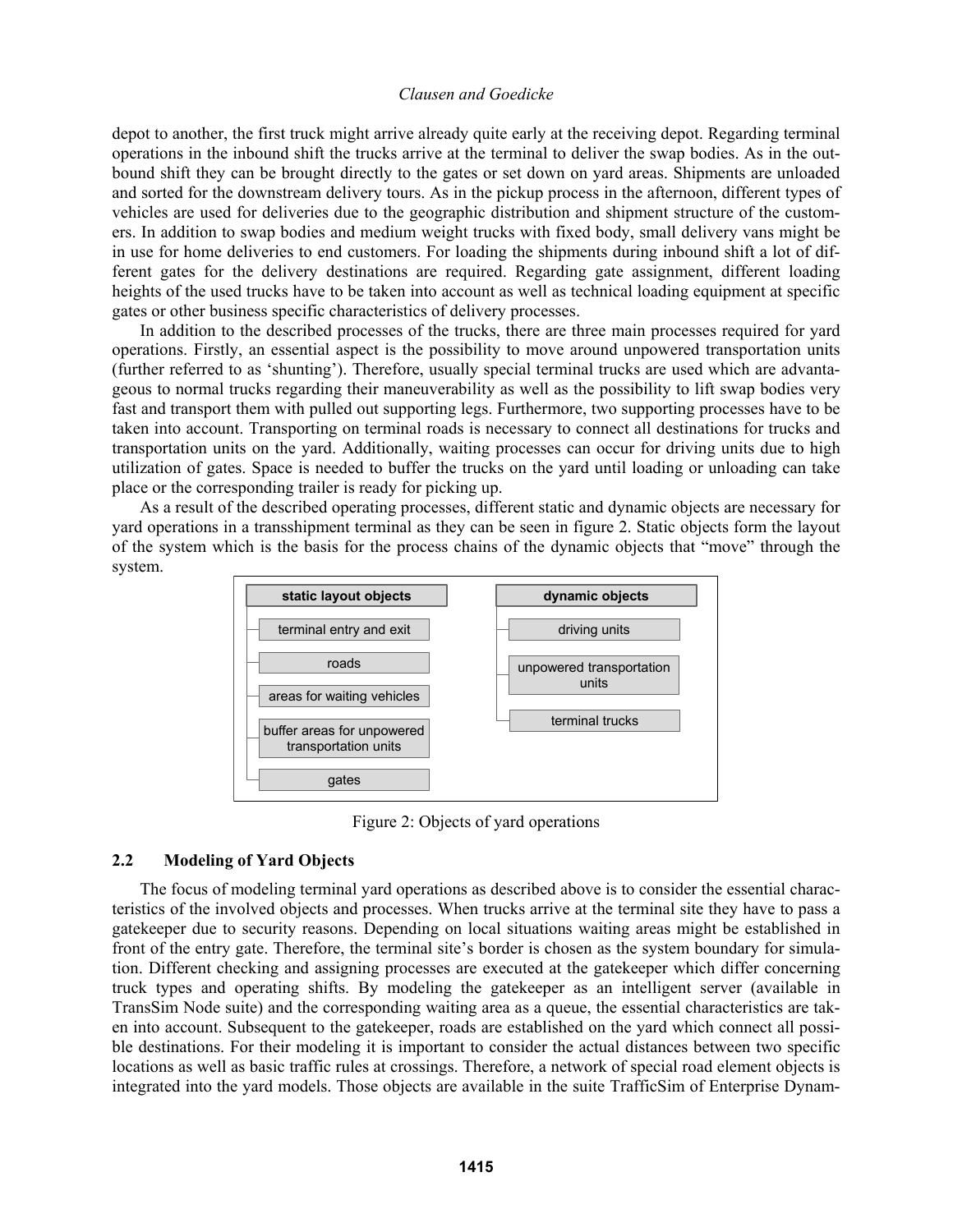ics and enable realistic movement of trucks based on the length of the element and the driving speed of the contained vehicle object. Terminals are modeled to scale to cover real distances.

Destinations for the vehicles are loading and unloading gates, areas for waiting vehicles as well as areas for buffering unpowered transportation units. It is essential to model each of them as single items with realistic dimensions and positions on the yard to take the actual availability of free space on the yard into account. Therefore, elements for waiting vehicles and buffered unpowered transportation units are used from the TransSim Node suite. Driving units can move on those objects because they are derived from the road element. Furthermore, additional process times at the area are considered (e.g., positioning of trailer on the buffer area and decoupling). Those modeling aspects also apply for the gate object of TransSim Node. Due to the fact that the gate is the interface between the external yard processes and the internal handlings, the ramp is modeled including its technical parameters (e.g. time for gate opening).

Trucks in TransSim Node are created by a vehicle generator in correspondence to an input table which defines single vehicles including all parameters and arrival times (Neumann and Deymann 2008). It has to be distinguished between different truck types and transportation units. Therefore, components of a vehicle are modeled and combined to build a specific truck type. A vehicle consists of a driving unit which is the powered part needed to move around. Additionally, devices to load swap bodies and swap bodies themselves can be necessary as well as trailers or semi-trailers. All are unpowered and have to be combined with a driving unit to get to a destination. Tables define the possible combinations of components which are the basis for vehicle creation in the vehicle generator. This modular approach also allows modeling of new combinations such as 60-ton trucks, for example. An additional attribute defines the state of the transportation units (full, empty). The status of a vehicle is coded by a vehicle index which describes the exact configuration, such as 'driving unit with empty swap body and trailer with empty swap body', for example. Accordingly, the status changes by the movement of the truck on the yard (changing into 'driving unit with empty swap body and empty trailer' after set down of empty swap body on trailer). All vehicle configurations relevant for logistics service providers can be modeled used for the simulation study.

Besides this detailed modeling of different truck types from a technical point of view, the logistics characteristics of a truck have to be considered to allow realistic yard operations. As described above and in the following section, distinctions have to be made especially regarding assignment of transportation units to gates and buffer areas. Therefore, a numerical system to easily distinguish the incoming vehicles has been established that informs about the logistics characteristics and does not change during the movement through the system:

- involved in which operation shift
- type of loading (directly, loading devices, mixed)
- fixed body truck or swap body truck
- with or without trailer

The resulting indicator is assigned to each component of an incoming vehicle and can be used for differentiated queries within the simulation procedures.

The dynamic objects of internal terminal activities are shipments and loading devices. They leave the transportation unit at unloading gates which means that they are created as individual items at the gate. Subsequently, they go through unloading, sorting and loading processes which are modeled in an aggregated way because yard processes are the focus of analysis.

#### **2.3 Yard Management Decisions**

To manage the dynamic objects, a central control is established in most cases where experienced personnel is doing the general management of internal as well as yard operations with the help of surveillance cameras and supporting software tools. Typically, those tools administrate the current status of yard resources, for example if a specific yard area is in use or not. This information is used by the operations manager to assign destinations to trucks and shunting tasks to terminal trucks according to his experience.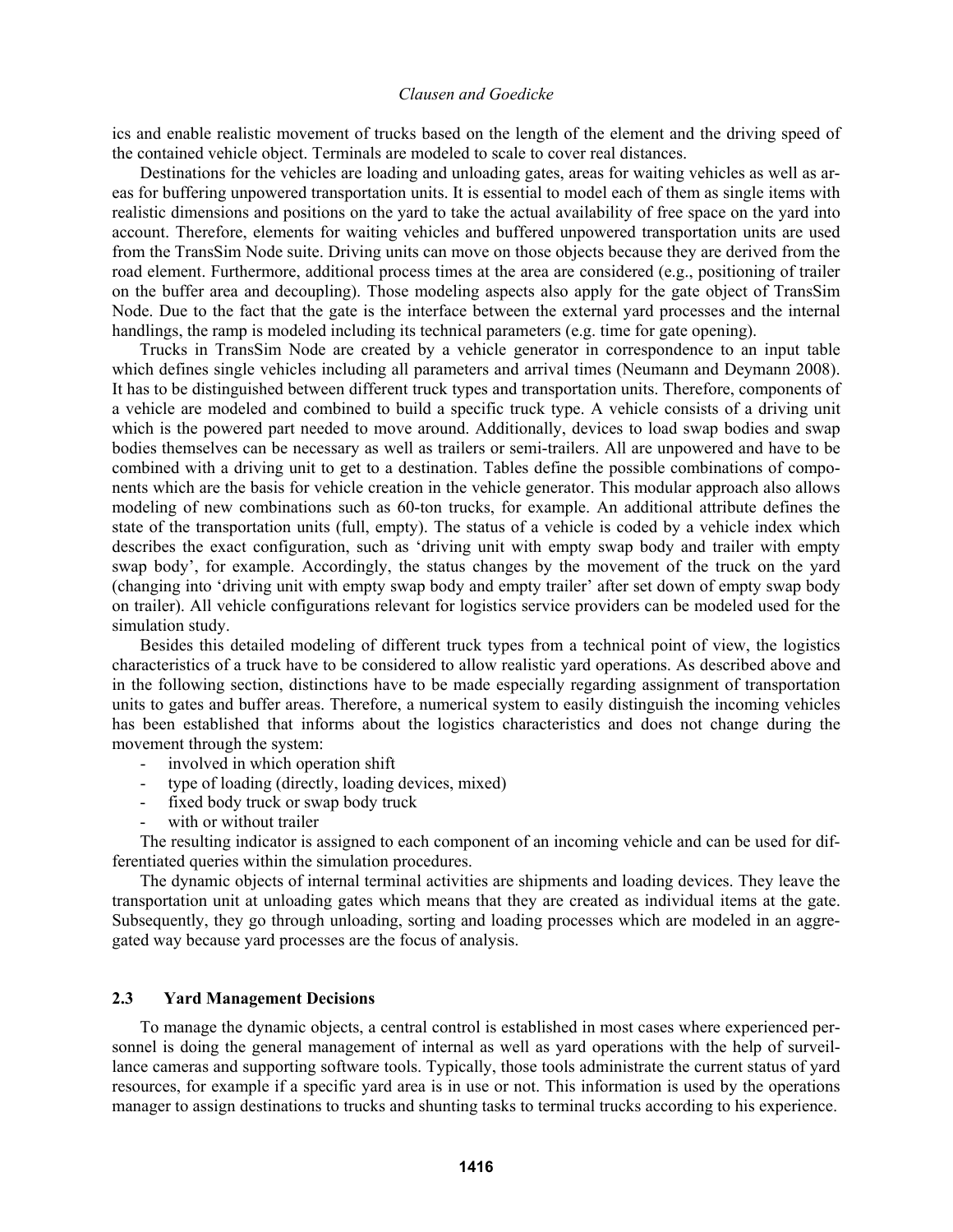Three main events have to be coordinated for management of yard operations (idea according to Neumann and Szewczyk 2008). The first is at the gate of a terminal. Vehicles arriving at the yard have to be assigned to a destination according to predefined processes which depend on load type, truck type and operating shift. Furthermore, the current utilization of the different area types has to be taken into account. Secondly, when the truck ends the task at the defined destination the following process has to be coordinated. It has to be distinguished between different area types, the current task of the driving unit and the transportation unit's characteristics. If an unpowered unit is involved in the event, even two decisions are necessary. For example, if the driving unit dropped of a trailer at a gate, the destination for the driving unit has to be determined in this step. Additionally, loading or unloading for the trailer has to be initiated. In some systems the assignment for both units, driving unit and trailer, already takes place at the gatekeeper. The third decision event occurs at the gates when the loading or unloading process has been finished. It has to be determined how the next planned process can be realized. If, as an example, the driving unit's task is to collect its trailer the status and current location of the trailer has to be determined and matched with the request of the driving unit. When the trailer has not finished its loading or unloading process yet the driving unit has to be assigned to a waiting area. Otherwise, the current location of the trailer is assigned to the driving unit as its next destination.

If an unpowered unit is involved in an event of the second or third type, an additional yard management task can occur. Due to the fact that the unit cannot move to the assigned destination itself it has to be determined if a terminal truck is necessary or a corresponding driving unit can perform this task. If a terminal truck is needed the task has to be created and assigned to a terminal truck. Usually, the task with longest waiting time is assigned to the first free terminal truck. Sometimes individual priorities are allocated to specific tasks by the operations manager. It is also possible that terminal truck drivers can see all waiting tasks and decide about the next task on their own. Further detailed information is often missing, e.g. on the loading characteristics of transportation units, as well as decision support, e.g. by standardized rules for assignment. Concluding, the efficiency of yard operations is largely depending on skills and experience of the operations managers.

### **2.4 Modeling of Yard Management**

The central control unit in models created with the help of TransSim Node is the 'Yard Management' (description of basic modeling based on Neumann and Szewczyk 2008). This important component coordinates any vehicle movement in the yard. In order to manage those complex and dynamic processes, including constantly altering circumstances, the current state of the system needs to be analyzed permanently. Therefore, the Yard Management gets information about recent events in the model as well as routing requests of single vehicles from the other components of the model. According to this information the Yard Management refreshes system data and decides on further actions of the respective vehicle.

Data is monitored with the help of tables, containing information on characteristics of static and dynamic objects as well as on their current status. Tables can be differentiated into four types. Overview tables contain general information about vehicles and trailers, consignments and destinations. Input tables define the input data of the system. They include times of arrival of vehicles and the assignments of consignments to vehicles and destinations as well as detailed characteristics of each involved vehicle and consignment.

The third group are static tables which are the basis for vehicle routing on the yard. Activity chains for common vehicle types have been developed and coded in the tables, which define the vehicle's process chain depending on the vehicle configuration and activity category (loading, unloading or both). Based on different types of incoming vehicles, travel chains are defined which correspond to the tasks truck drivers are typically executing on the terminal yard. Since several haulage companies drive for a logistic service provider, those tasks are defined in advance, for example if a truck that distributes a loaded swap body to the terminal, leaves the terminal directly or loads a swap body again. The travel chains are serially numbered and for each process the actual task (e.g., decoupling a trailer), the required area (e.g.,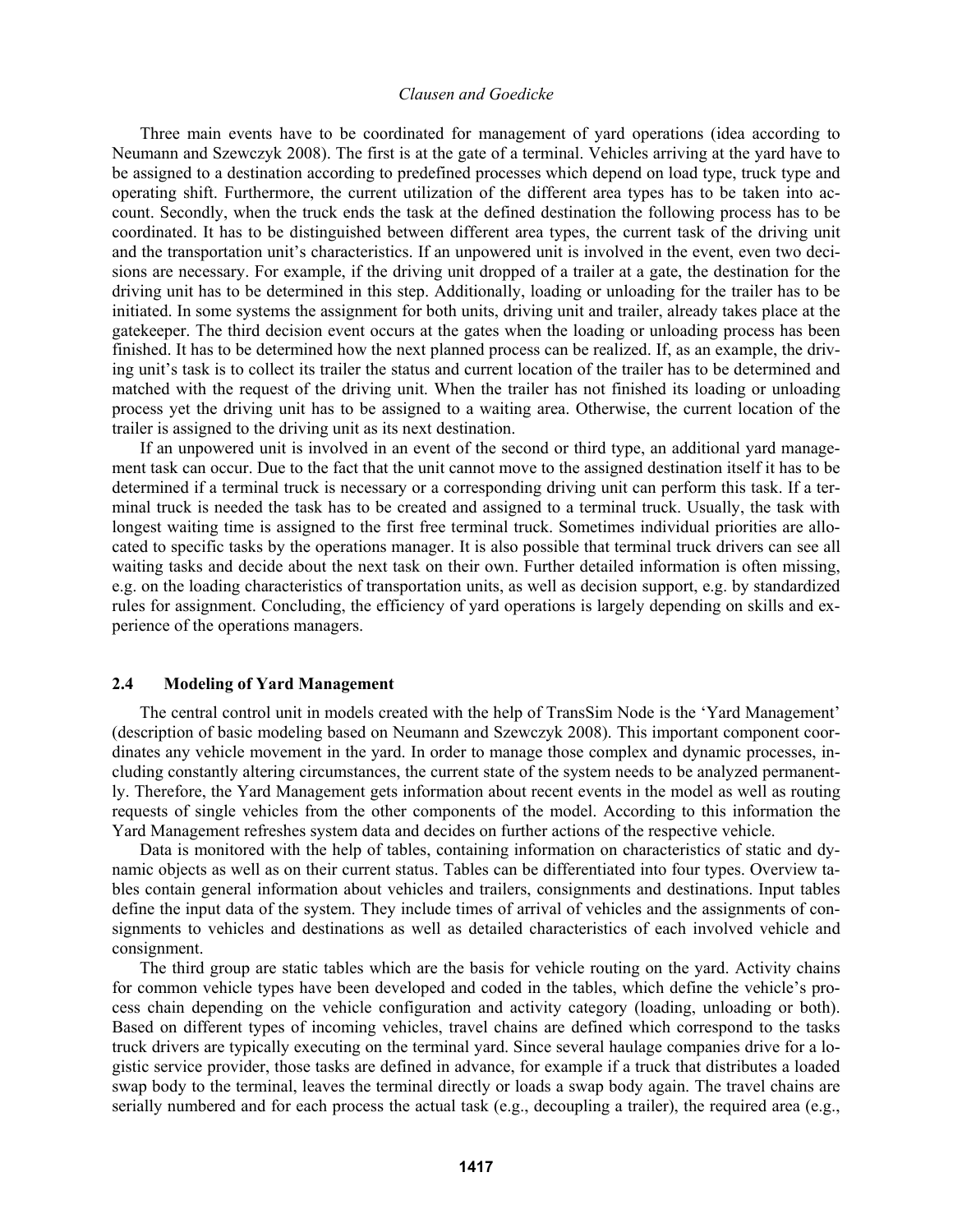buffer area for unpowered units) and the resulting vehicle index after the task has been executed are defined. It is decided dynamically within the simulation run if a task in the chain can already be executed or if it still necessary to execute (e.g., if a picked up trailer has to be loaded before leaving the terminal or has already been loaded). Based on this logic of TransSim Node activity chains have been modeled which are relevant for simulation of yard operations in real terminals. Additionally, it was necessary to implement new tasks into the framework, such as decoupling a trailer with a swap body on it, for example.

The last group of tables are dynamic tables. They are used to manage the current states of yard objects as well as shunting and assignment of unpowered transportation units. For each type of static yard objects, excluding roads, a table is generated which includes characteristics, for example if a gate is used for loading or unloading, as well as the current status which is dynamically adjusted. Furthermore, shunting tasks are managed in an additional table to control each task starting with the request of an unpowered unit to get moved until the task is successfully completed. Additionally, a table controls the assignment of unpowered units to driving units. Every event in the system as described in chapter 2.3 initiates a refreshing of the data. Due to consistency of programming all events have to be passed through.

To control the specific processes of transshipment terminals further implementations have been made for the paper. An additional table has been integrated to manage the assignment of swap bodies to loading doors according to relevant destinations and shipment volumes which is necessary because swap bodies are basically independent from a specific vehicle and loading information has to be known in advance to truck arrival. Based on the numerical system to distinguish incoming vehicles the logic of assigning gates and yard areas has been detailed to consider different strategies in the operation shifts. Additionally, the controlling of terminal trucks has been enhanced. At first, commonly used strategies as assignment by longest task waiting time have been implemented. Furthermore, a possibility for flexible consideration of different priorities for task characteristics has been developed. By individual implementation specific rules have been realized, as for example the assignment of two gates for driving unit and trailer at the gatekeeper.

### **3 EXEMPLARY EXPERIMENTS AND RESULTS**

The suite for modeling yard operations and management is applied on a real terminal of a logistics service provider. Due to predicted shipment volumes the first aim of the study is measuring the system performance using future system loads taking all dependencies into account, especially concerning yard operations. The second aim is to evaluate the impact of different operating strategies on system performance aspects.

As preparatory work the layout of the system has been mapped to build each single component of the facility to scale within the simulation model. Existing layout generating tools (Clausen et al. 2011) have been used and adapted for yard components to support model building. Additionally, the processes have been mapped and transferred into event-driven process chains as a basis for determining the relevant activity chains for the different vehicle types and scenarios. Process times for handling unpowered units have been determined in the real system and implemented into the models (decoupling of trailer, setting down of swap body from normal driving units, setting down swap body from terminal truck etc.). Subsequently, system load data has been prepared and simulation experiments have then been executed and analyzed. To guarantee a holistic view on system performance aspects, different information is gathered within the simulation runs: the movement of each vehicle through the system is documented (time, place) as well as all information on terminal truck tasks and performance of internal sorting. Intelligent evaluation of this data results in throughput times of vehicles, which can be divided into time at a gate, time for waiting on a free gate and yard processing time which includes all driving and shunting processes on the yard. Furthermore, resource utilization for external areas can be derived from the monitored data as well as different performance indicators for terminal trucks, such as the average execution time of a shunting task and the average waiting time of a task for a free terminal truck. To complete the holistic view on system performance, the efficiency of internal resources has to be measured. As the key figure, the unloading performance is analyzed because it determines which shipment volume is actually supplied from the yard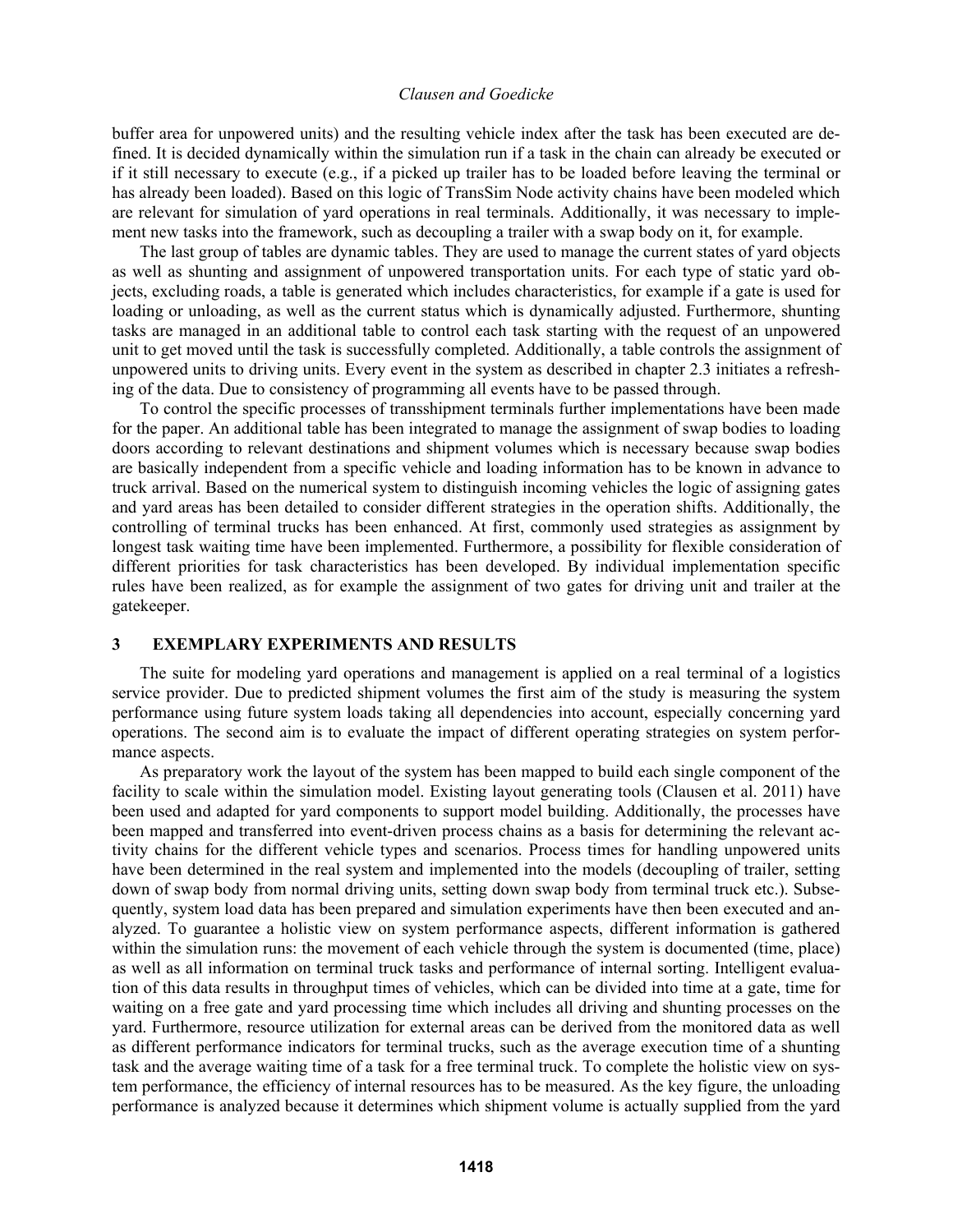to the terminal. The performance is calculated as the ratio of the amount of shipments being unloaded per operating shift and the time unloading gates have been used in total (shipments per hour).

### **3.1 Scenario Analysis and Comparison of Results**

Three different scenarios are analyzed in the following paragraphs. Starting with the current situation of yard operations, swap body handling is changed in the second scenario to enhance handling performance of the terminal. Due to the fact that this strategy change initiates additional work load for shunting, the third scenario enhances the control of terminal trucks.

For the basic scenario the current situation regarding activity chains for vehicles is applied. Vehicles deliver the swap bodies directly to the gates. After the first swap body is set down, the empty trailer is brought to a buffer area. Subsequently, the second swap body is set down at a gate and finally the empty trailer is fetched again before the truck leaves the facility. Terminal trucks are assigned to the task with longest waiting time. Verification and validation has been done by trace-analysis of single objects and monitoring of basic performance indicators in the first step.

As a result, throughput times for the different vehicle types are determined. Yard processing times occur for all vehicles and account for 13 to 33 minutes of throughput time. Waiting times are relevant for trucks with fixed bodies which actually have to wait for a free gate. Also trucks picking up swap bodies may have waiting times because loading has not been completed at the time of truck arrival. Results show, for example, that waiting times increase up to 59 minutes for the last arriving fixed body trucks at the end of the outbound shift due to limited unloading capacity. This shows the relations between transport and terminal operations and supports the need of cooperative planning processes. Analysis of terminal trucks shows that average execution time of a task is 3.9 minutes. The results are compared to evaluations of the real system and have also been validated in cooperation with experts operating the real terminal.

In the second scenario the strategy for swap body handling within the terminal is changed. Vehicles bringing swap bodies for unloading are setting them down in yard areas. They are brought to the gates only by terminal trucks. On the one hand, this enables higher utilization of gates due to the fact that the time consuming process of pulling out the supporting legs of the swap bodies does take place in advance. On the other hand, the workload for terminal trucks is supposed to increase because all swap bodies have to be handled by terminal trucks. To model this scenario, the activity chains are changed for all vehicles bringing swap bodies into the terminal. Furthermore, special buffer areas are implemented which allow setting down of two swap bodies without decoupling of the trailer.

Results show that the throughput time for vehicles bringing swap bodies can be reduced significantly by over 30% for local pickup transports. In the inbound shift swap bodies are exclusively used and a certain amount is available on the yard before operations actually start. Therefore, throughput times can only be reduced by 3%. Additionally, the unloading performance can be increased by 5% in outbound and 1.9% in inbound operations. In contrast to that, overall operating efforts of terminal trucks grow by 10% and the process time for executing a single shunting task increases to 4 minutes in average. Furthermore, the average waiting time for a free terminal truck rises by 23%.

Based on the results of the second scenario, the third scenario tries to improve the performance of terminal trucks. The dispatching strategy is changed and considers the origin of the shunting task in addition to the waiting time. Tasks with a short distance between the pickup point of the unpowered transportation unit and the current location of the involved terminal truck are prioritized. If more than one task is in the same area as the terminal truck and can be assigned, the one with longest waiting time is chosen. This has been identified as a good basic dispatching rule to improve utilization of vehicle systems (e.g., Klein and Kim 1996; Goel and Gruhn 2008). The processes of vehicles remain as in the second scenario, thus their throughput times will not change. Average executing time of shunting tasks can be reduced to 3.8 minutes and the average waiting time of shunting tasks for a free terminal truck decreases by 36%. In contrast to that, indicators for unloading performance get worse for inbound operations by 2.2%. However, for the outbound shift unloading performance increases slightly by almost 1%. This illustrates that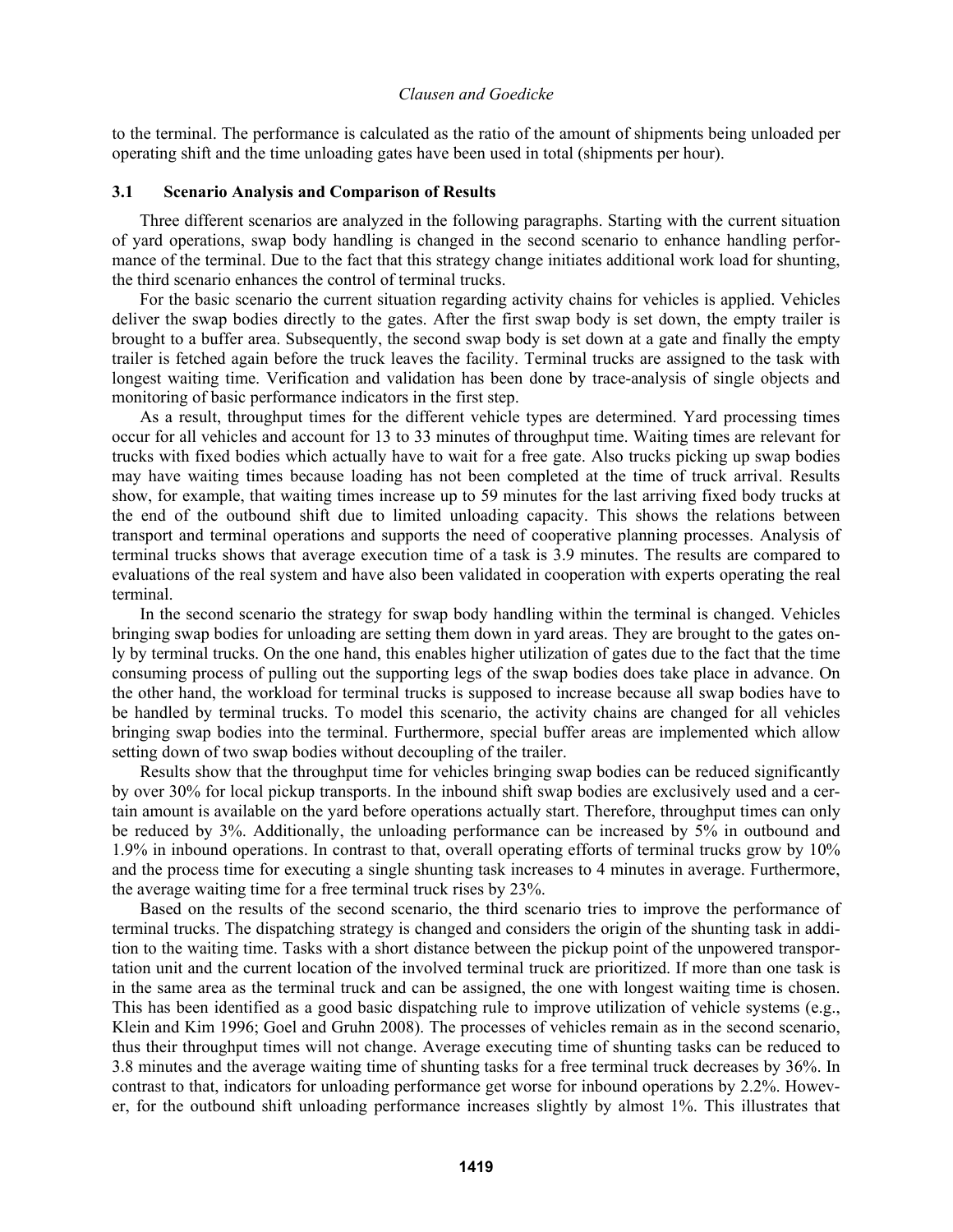strategies do not result in the same impact on performance for all operating shifts as different mixes of vehicles are used and the areas on the yard are used in a different way.



Figure 3: Comparison of results

The comparison of scenarios as illustrated in figure 3 shows the high impact different yard management strategies have on performance aspects of the whole terminal. A strategy improving the unloading performance in scenario 2 significantly increases the shunting effort. However, by improving the efficiency of terminal truck operations in scenario 3, the unloading performance is decreased again in the inbound shift.

# **4 CONCLUSIONS**

The paper firstly describes the high impact of yard operations and management on the performance of transshipment terminals and hence the competitiveness of logistics service providers. Furthermore, it shows the complex dependencies of the different involved components over time which limit the applicability of static evaluation methods. Therefore, a discrete-event simulation approach is developed to allow holistic analysis of yard management and operations. It is applied on a real transshipment terminal and the ability to implement and analyze different strategies is shown. Furthermore, the comparison of three scenarios illustrates the conflict between opportunities to improve resource utilization on the one hand and increase terminal performance on the other hand. Concluding, additional research has to be done on the determination of best strategy combinations for yard management decisions regarding various system loads which maximize handling performance at minimal use of resource. Those results could be integrated into terminal management applications and support the respective personnel by enhancing performance and managing increasing shipment volumes.

# **ACKNOWLEDGMENTS**

We thank the NRW Graduate School of Energy Efficient Production and Logistics for funding the research on simulation of yard operations and management in transshipment terminals.

# **REFERENCES**

Belle, J.V., P. Valckenaers, and D. Cattrysse. 2012. "Cross-docking: State of the art" *Omega – the international journal of management science* 40:827–846.

Clausen, U., I. Goedicke, L. Mest, and J. Kaffka. 2011. "Layout Planning of Less Than Truckload Terminals" In *Proceedings of the 9th Industrial Simulation Conference 2011*, Edited by S. Balsamo, A. Marin, 204–208.